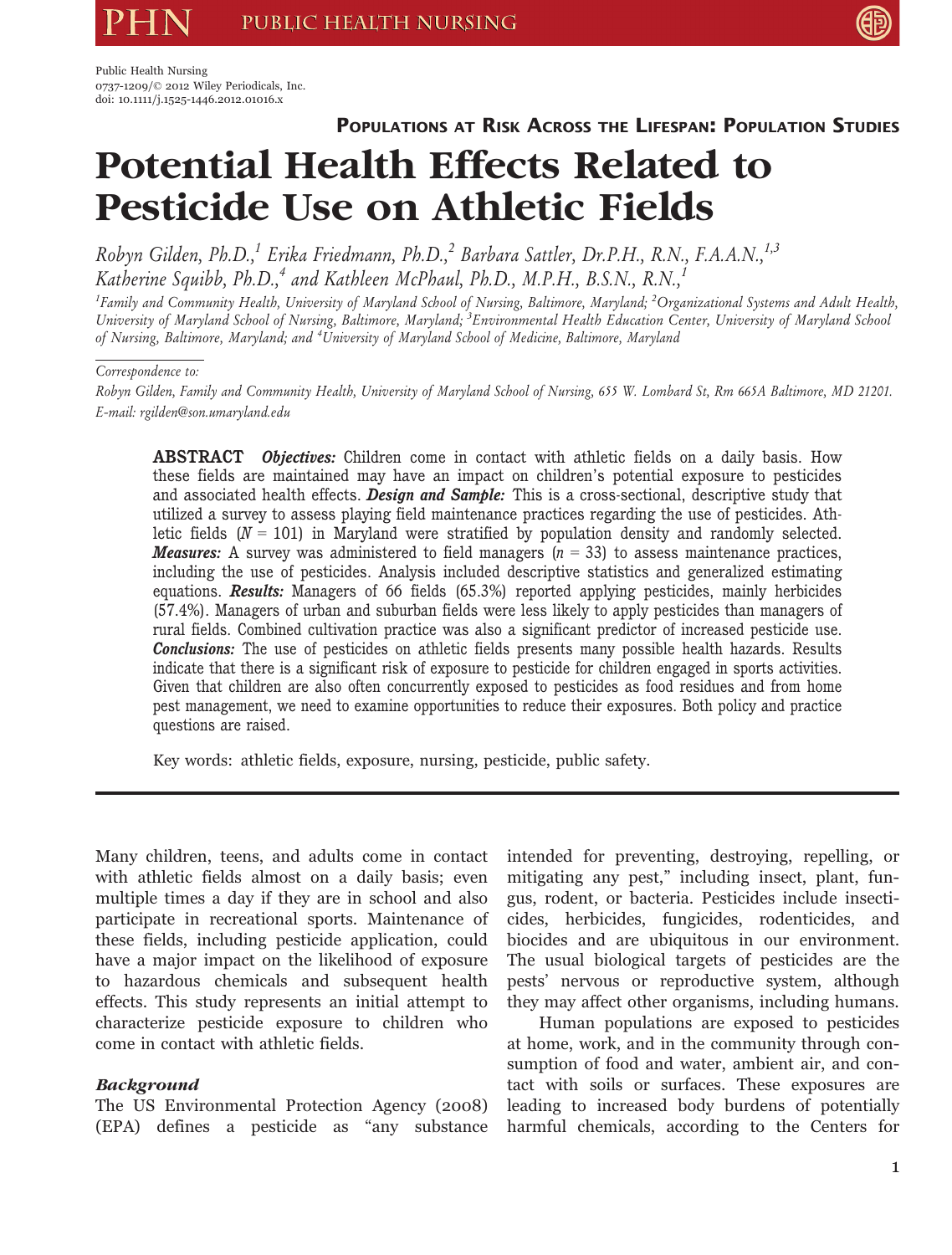Disease Control and Prevention (2009) (CDC) National Report on Human Exposure to Environmental Chemicals. The CDC reported that levels of certain herbicides and organochlorine, organophosphate, pyrethroid, carbamate, and other pesticides were detected at higher levels in human blood in the 2003–2004 NHANES than in the prior two surveys (1999–2000, 2001–2001). The human health effects associated with the detected levels of pesticides are the subject of much research.

Animal and human data demonstrate that pesticide exposures have acute and chronic health effects in many systems, including neurologic and neurodevelopmental (Beseler et al., 2006; Eskenazi et al., 2007; Handal, Lozoff, Breilh, & Harlow, 2007; Kofman, Berger, Massarwa, Friedman, & Jaffar, 2006; Lee et al., 2007; Ribas-Fito et al., 2007; Rohlman et al., 2007; Rothlein et al., 2006), reproductive and endocrine (Damgaard et al., 2006; Meeker, Barr & Hauser, 2006; Saldana et al., 2007), and immune (Colosio, Birindelli, Corsini, Galli, & Maroni, 2005; Weselak, Arbuckle, Wigle, & Krewski, 2007). They also may play a role in cancer development (Clark & Snedeker, 2005; Dharmani & Jaga, 2005; McNally & Parker, 2006; Menegaux et al., 2006; Zahm & Ward, 1998). Most of the toxicological data related to health effects from exposure, however, are based on studies focusing on one chemical via one route. There has been little exploration taking into consideration the many possible combinations of chemicals, routes of exposures, and exposed individuals that actually occur in real life (Ray & Fry, 2006), such as those exposures that may occur on athletic fields.

Recognizing that pesticides can affect the health of the general population, certain subpopulations warrant special attention. There are critical periods of human development, such as conception, pregnancy and puberty, when exposures to pesticides can result in increased risk for negative health outcomes (Weselak et al., 2007). Vulnerable populations, including children and the fetus and embryo, are likely to be the most sensitive to environmental exposures. Children are the primary users of athletic fields, whereas their mothers, most of whom are of child bearing age or may be pregnant, are likely to be spectators.

Exposure to pesticides on athletic fields has not been previously assessed. Although many studies have assessed the use of pesticides in workplaces

(Barr et al., 2006; Rohlman, Bodner, Arcury, Quandt, & McCauley, 2006; Rothlein et al., 2006; Ward et al., 2006), homes (Butte & Heinzow, 2002; Coronado, Vigoren, Thompson, Griffith, & Faustman, 2006; Curl et al., 2002), schools/day cares (Morgan et al., 2005; Tulve et al., 2006), and in food (Lu, Barr, Pearson, Bartell, & Bravo, 2006), no previous studies have examined pesticide use on athletic fields.

### Research questions

It remains unknown how many different types of pesticides are being used, in what quantities, on what type of fields, and how often and by whom they are applied. Although a large portion of daily cumulative exposure to pesticides is assumed to come from food and the home environment, exposure on athletic fields is a potentially important route. Depending on the child's activities, contact with the field could occur during physical education time at school and after school during practice and games. Exposure would be increased if the child plays more than one sport. Athletic fields also constitute part of the workplace for field maintenance workers, teachers, and day care providers who come in contact with fields on a regular basis. Therefore, the goal of this study was to describe current practices and to assess any differences in pesticide use on athletic fields among fields located in rural, suburban, and urban areas; related to the type of field and other related field characteristics; and related to maintenance practices.

Population density (rural, suburban, urban) is thought to impact pesticide use as a proxy for budget or acceptability of pesticides. Field conditions, such as proximity to farmland, water and residential areas; lighted fields; whether the field was in poor, fair, good, excellent condition; and total number of sports played might impact the need for use of pesticides on the fields. Maintenance practices, including main problem needing chemical application, soil testing, aeration, and overseeding could be related to the need for/use of pesticides (Puhalla, Krans, & Goatley, 2010).

# Methods

### Design and sample

This cross-sectional descriptive study investigated athletic field maintenance practices, including use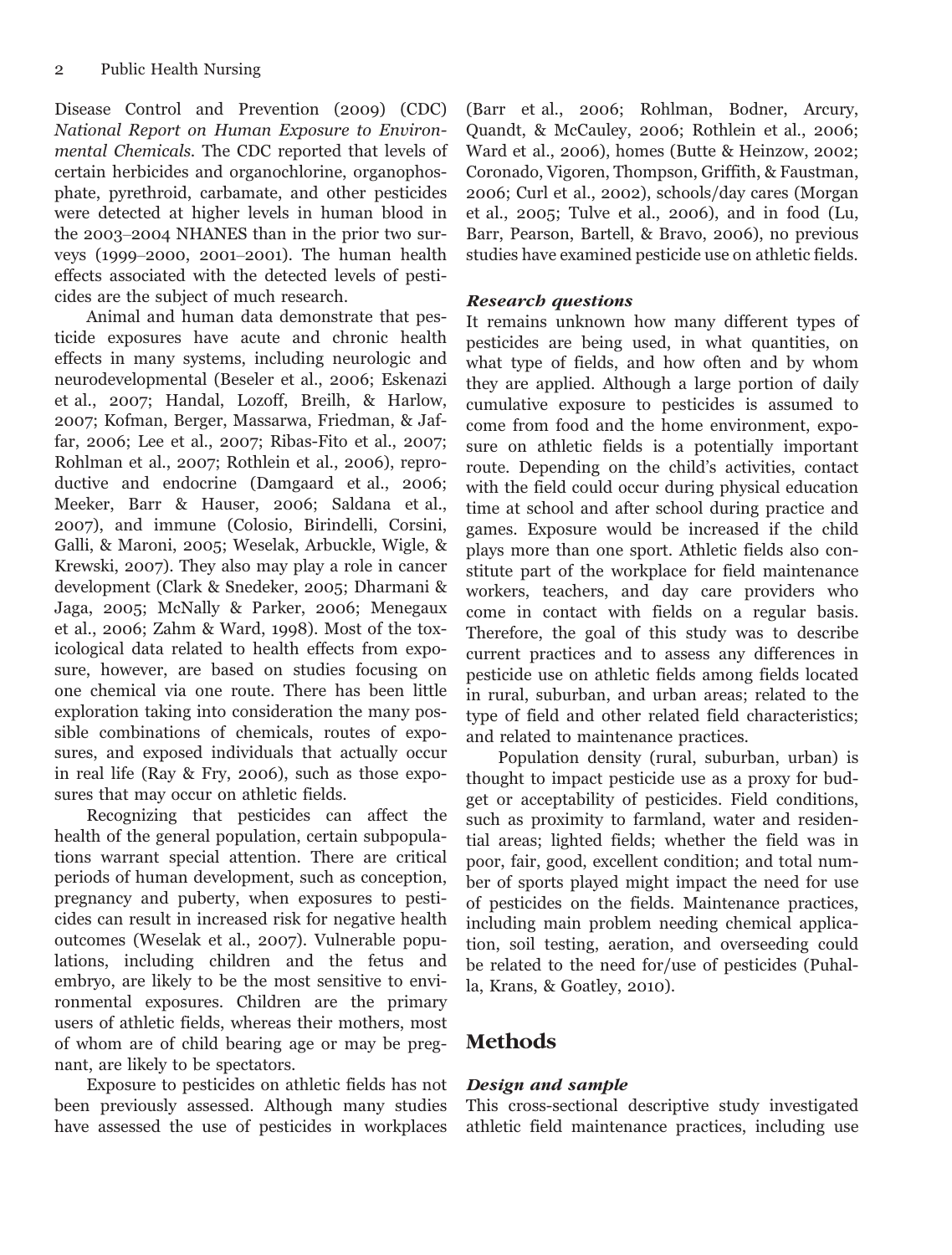of pesticides. Power analysis was conducted based on Tabachnick & Fidell's (2001, p. 117) equation with six predictors in a medium effect size multiple regression,  $\alpha = .05$ , and power = .80, yielding a sample size of 110 fields. A medium effect size was assumed without prior data for guidance. Presuming some non-response, a 30% oversample resulted in selecting 143 fields for surveys to yield the desired sample of 110. Based on lower than anticipated response rates, additional fields were sampled. Surveys were distributed for 185 fields.

An exhaustive list of 915 fields in the Central Maryland region (Anne Arundel, Baltimore, Carroll, Harford, and Howard Counties and Baltimore City) constituted the sampling frame and was developed by reviewing Internet maps and calling a list of schools and public parks in the six-jurisdiction area. It included fields associated with public and private K-12 schools, colleges and universities, local government, recreation councils, and State Parks. These fields were selected as they were most likely to be frequented by children up to age 18. The sampling unit was an individual field, reported on by the responsible field manager. The list of fields was stratified by three levels of population density: rural, suburban, and urban fields. Population density was defined according to the National Center for Education Statistics (2011) definition based on proximity of an address to an urbanized area. Two samples of 143 were randomly drawn using SPSS from the overall sampling frame of 915. The density distributions of the two samples were approximately equal. The sample with more variability was used for the full study and the other was used for the pilot study. Reporters for individual fields were the field maintenance personnel for the selected fields.

The process of recruitment included first identifying the field maintenance personnel associated with each field. Field maintenance personnel were contacted by phone and/or e-mail to explain the study and obtain their consent to participate. The survey was administered over the phone or via email, based on participant preference, to assess information about athletic fields and maintenance practices, including the use of pesticides. Prior to data collection, approval for the study was sought and obtained from the University of Maryland Institutional Review Board (IRB).

#### Measures

As no instrument existed that specifically addressed the assessment of pesticide use on athletic fields, a measurement tool was created via review of existing tools related to pesticides and adding new questions related to athletic fields and their maintenance practices. The instrument was validated via external content review and then piloted with nine fields from all six jurisdictions. Parks, public schools, and colleges were represented. For both the pilot and full study, data were collected via researcher-administered phone interview or selfreport email survey (Cook, 2011; East, Jackson, O'Brien, & Peters, 2008).

The pilot study was meant to test items and method of administration. Based on feedback from the pilot participants, several survey items were changed to improve clarity and flow. An average of 2 weeks was allowed for return of emailed surveys with weekly follow-up calls and/or emails until completed.

Pesticide use, as the main dependent variable, was assessed by a 60-item survey including: history of field use and frequency of chemical application, the names of the chemicals applied (fertilizers and pesticides), type of pest addressed, and frequency and type of field care (irrigation, soil testing, mowing, composting, thatch removal). Most responses were dichotomous or nominal level measurements, although there were several ordinal and two interval ratio level questions. A composite variable, combined cultivation practices, was created. It was coded yes if soil testing, aeration, and over-seeding were all conducted and no if some or none of these practices were used.

#### Analytic strategy

Data were analyzed using SPSS 17.0 (PASW Statistics GradPack; SPSS Inc., 2009, Chicago, IL, USA). Frequencies and descriptive statistics were performed to assess errors in data entry and to assess missing data. One key variable, what is the general condition of the field, had greater than 5% missing data ( $n = 13$ , 12.9%). A dummy coded variable was created where  $1 = \text{missing}$ ,  $0 = \text{not}$ missing and put in as the outcome variable with individual predictors and all were non-significant in predicting missingness, therefore satisfying the requirement of missing completely at random (MCAR).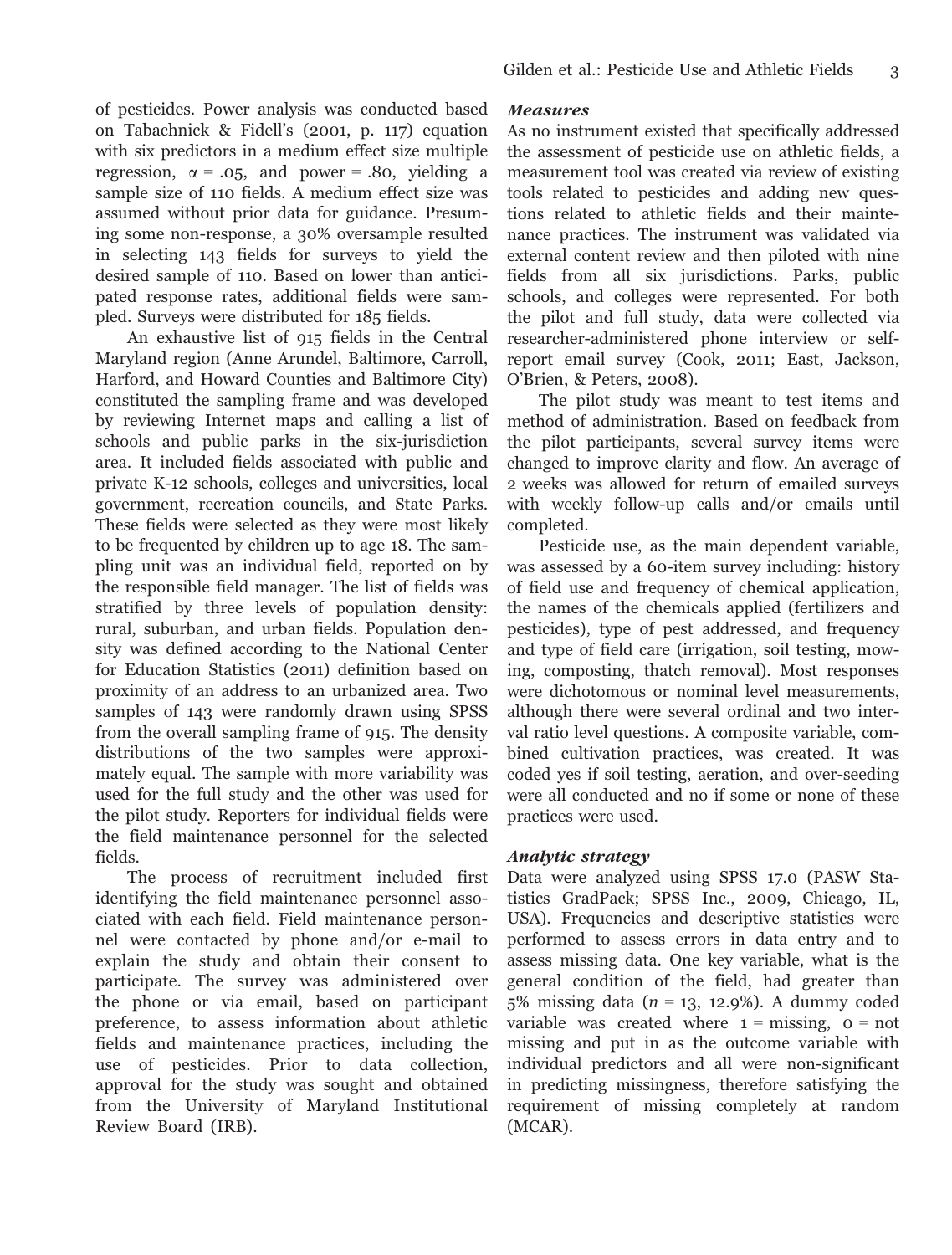Generalized Estimating Equations (GEE) were TABLE 1. Description of Fields used to address the research questions with fields nested within field managers as there were many cases of one field manager reporting on multiple fields. Pesticide use was a dichotomous outcome. An independent working correlation matrix was used. (Norusis, 2008).

# **Results**

### Sample demographics

Surveys from 101 fields were returned and constituted the final sample. No responses were received for 84 (45%) fields managed by 42 field maintenance personnel. This left 101 fields in the final sample.

Survey data were provided by 33 field managers reporting on 101 athletic fields in the targeted study area. Field managers reported on 1–19 fields each (media  $n = 1$ ). Sixty percent of fields were suburban, 23.8% were rural, and 15.8% were urban density. The highest percentage were public schools (56.4%) followed by public/park fields (29.7%). Of the participating schools, the highest percentage were elementary (39.4%) followed by high schools (30.3%), consisting of both public and private. The highest percentage of fields were in good condition (44.6%), although 38.6% were fair or poor. All 101 fields were used for organized sports and 69.3% were used informally. As expected, all fields were used in the spring with only 34.7% used in the winter (See Table 1).

The characteristics of the fields for which responses were not received were compared with those for which responses were received. Likelihood of receiving responses differed significantly according to population density. Those in rural areas were more likely to complete the survey (25% nonresponders) compared with urban (48% nonresponders) and suburban (50% non-responders,  $X^2(2) = 6.52$ ,  $p < .05$ ). Responses also differed significantly according to jurisdiction. Responders from two counties were less likely to complete the survey (73.7% and 67.3%, respectively, for nonresponders) whereas those from three counties (10.5% 13.6%, and 4.3%, respectively, for nonresponders) were more likely to complete the survey  $(X^2(5) = 56.80, p < .01)$ . Managers of college/ universities fields (62.5% responders) and public

|                                                         |                | Total $(n = 101)$ |  |
|---------------------------------------------------------|----------------|-------------------|--|
|                                                         | n              | %                 |  |
| Density                                                 |                |                   |  |
| Rural                                                   | 24             | 23.8              |  |
| Suburban                                                | 61             | 60.4              |  |
| Urban                                                   | 16             | 15.8              |  |
| Category                                                |                |                   |  |
| Public school                                           | 57             | 56.4              |  |
| Private school                                          | 9              | 8.9               |  |
| College/university                                      | 5              | 5.0               |  |
| Public field                                            | 30             | 29.7              |  |
| Condition                                               |                |                   |  |
| Poor                                                    | 21             | 20.8              |  |
| Fair                                                    | 18             | 17.8              |  |
| Good                                                    | 45             | 44.6              |  |
| Excellent                                               | $\overline{4}$ | 4.0               |  |
| Missing                                                 | 13             | 12.9              |  |
| Low lying                                               |                |                   |  |
| No                                                      | 92             | 91.1              |  |
| Yes                                                     | 9              | 8.9               |  |
| Proximity to farmland                                   |                |                   |  |
| No                                                      | 72             | 71.3              |  |
| <b>Yes</b>                                              | 29             | 28.7              |  |
| Lighted field                                           |                |                   |  |
| No                                                      | 75             | 74.3              |  |
| Yes                                                     | 26             | 27.7              |  |
| Total number of sports played                           |                |                   |  |
| $1 - 9$                                                 | 47             | 52.2              |  |
| $10 - 24$                                               | 43             | 47.8              |  |
| Educational level of person responsible for maintenance |                |                   |  |
| High school                                             | 26             | 25.7              |  |
| or equivalent                                           |                |                   |  |
| Technical degree                                        | 7              | 6.9               |  |
| Some college                                            | 21             | 20.8              |  |
| Associates degree                                       | 29             | 28.7              |  |
| Bachelor's degree                                       | 10             | 9.9               |  |
| Master's degree                                         | 5              | 5.0               |  |
| and above                                               |                |                   |  |
| Don't know                                              | 3              | 3.0               |  |
| Percent done in-house                                   |                |                   |  |
| $<50\%$                                                 | 8              | 7.9               |  |
| $\geq$ 50%                                              | 91             | 90.1              |  |
| Missing                                                 | $\overline{2}$ | 2.0               |  |
| Perception of adequate resources                        |                |                   |  |
| No                                                      | 82             | 81.1              |  |
| Yes                                                     | 15             | 14.9              |  |
| Missing                                                 | 4              | 4.0               |  |
| School level                                            |                |                   |  |
| Elementary                                              | 26             | 39.4              |  |
| $K-8$                                                   | 5              | 7.6               |  |
| Middle                                                  | 9              | 13.6              |  |
| High                                                    | 20             | 30.3              |  |
| $K-12$                                                  | 5              | 7.6               |  |
| Other                                                   | 1              | 1.5               |  |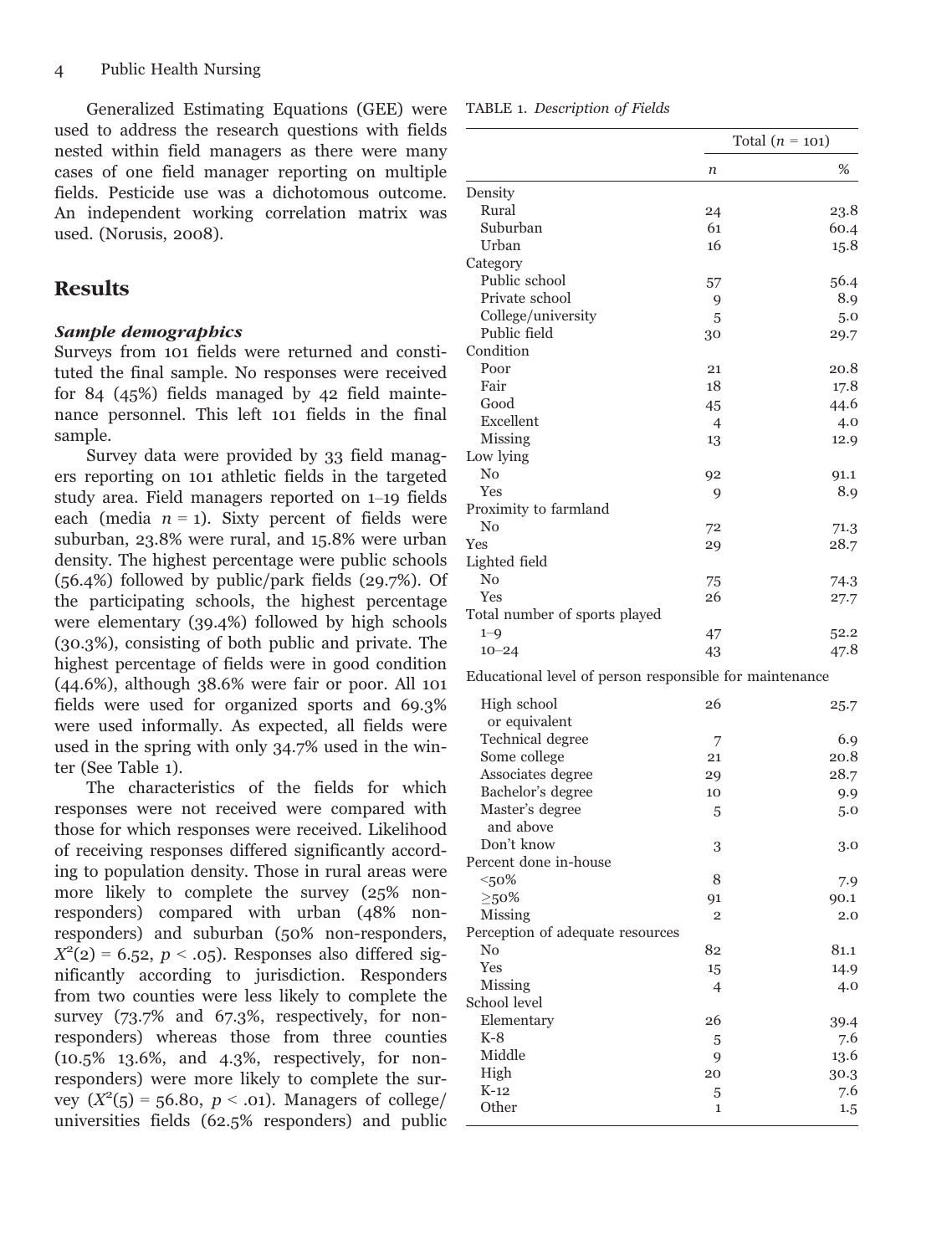fields (62.5% responders) were more likely to complete the survey whereas private schools were less likely to respond (29.0% responders,  $X^2(5) = 12.87$ ,  $p < .05$ ). Response rates also differed according to school level. High schools were more likely to participate than the other levels  $(X^2(5) = 11.48,$  $p < .05$ ).

### Description of maintenance practices and pesticide use

The primary reasons for chemical application were soil nutrients  $(63.4\%)$  and weeds  $(58.4\%)$ . The most common maintenance practices included aerating and over-seeding. About half the fields had soil testing conducted and were irrigated. Synthetic fertilizer was applied to 41.6% and pesticides were applied to 65% of the fields. The most common pesticides applied were herbicides (See Table 2).

Variables not associated with pesticide use included the category (school or park) and condition of the fields, if the field was low-lying or in close proximity to farmland, if the field had sta-

dium lights, the education level of the field manager, percent of maintenance done in-house, and perception of adequate resources (including labor, supplies, and monetary) (See Tables 3).

### Density and pesticide use

Rural fields  $(n = 24)$  were more likely than suburban  $(n = 61, p < .01)$  or urban fields  $(n = 16,$  $p < .01$ ) to have pesticides applied. Urban fields were 77 times less likely to have pesticides applied than rural fields and suburban fields were almost five times less likely to have pesticides applied than rural fields. This indicates a substantial difference in pesticide use based on population density as rural fields were significantly more likely to have pesticides applied (See Table 3).

#### Maintenance practices and pesticide use

Combined cultivation practices (soil testing, aeration, overseeding)  $(n = 53)$  was a significant predictor of increased pesticide use  $(p = .04)$ . Managers of fields using combined cultivation

TABLE 2. Field Maintenance Practices and Chemical Use

| Total $(n = 101)$ |    |                                    |
|-------------------|----|------------------------------------|
| %                 | n  |                                    |
|                   |    | Reason for chemical application    |
| 22.8              | 23 | <b>Disease</b>                     |
| 16.8              | 17 | <b>Insects</b>                     |
| 58.4              | 59 | Weeds                              |
| 36.6              | 37 | pH                                 |
| 63.4              | 64 | Soil nutrients                     |
|                   |    | Maintenance practices <sup>a</sup> |
| 53.5              | 54 | Soil testing                       |
| 93.1              | 94 | Aeration                           |
| 90.1              | 91 | Over-seeding                       |
| 52.5              | 53 | Irrigation                         |
| 21.8              | 22 | Thatch management                  |
| 19.8              | 20 | Compost used as topdress           |
|                   |    | Fertilizer <sup>a</sup>            |
| 8.9               | 9  | Natural                            |
| 41.6              | 42 | Synthetic                          |
|                   |    | Pesticides                         |
| 34.7              | 35 | No                                 |
| 65.3              | 66 | Yes                                |
|                   |    |                                    |
| 5.9               | 6  | <b>Disease</b>                     |
| 32.7              |    | <b>Insecticides</b>                |
| 57.4              | 58 | Herbicides                         |
|                   | 33 | Type <sup>a</sup>                  |

TABLE 3. Generalized Estimating Equations Analysis of Contributions of Individual Predictors to Use of Pesticides on Athletic Fields With Fields Nested within Field Managers  $(n = 101$  Fields)

| Variable                                                                             | B       | OR (95% CI)                   |
|--------------------------------------------------------------------------------------|---------|-------------------------------|
| Population density (rural is reference)                                              |         |                               |
| Suburban                                                                             | $-1.61$ | $.20(.06-.72)^{*}$            |
| Urban                                                                                | $-4.34$ | $.01(.00-.419)$ <sup>**</sup> |
| Combined cultivation practices                                                       |         |                               |
| Yes                                                                                  | 2.22    | $9.17$ $(1.06 - 76.92)^{*}$   |
| Condition of field (poor/fair is reference)                                          |         |                               |
| Good/excellent                                                                       | 1.23    | $3.35(0.43 - 27.78)$          |
| Category of school (not school for 18 yo or less is reference)                       |         |                               |
| School for 18 yo or less                                                             | .36     | $1.43$ $(.21-9.90)$           |
| Low lying field                                                                      |         |                               |
| Yes                                                                                  | $-.44$  | $.66$ $(.07-5.68)$            |
| Proximity to farmland                                                                |         |                               |
| Yes                                                                                  | 1.55    | $4.71$ $(.71-31.25)$          |
| Lighted field                                                                        |         |                               |
| Yes                                                                                  | $-.44$  | $.64$ $(.19-2.22)$            |
| Total number of sports played (0-9 is reference)                                     |         |                               |
| $10 - 24$                                                                            | 1.52    | $4.57$ $(.77-27.13)$          |
| Educational level ( <college is="" reference)<="" td=""><td></td><td></td></college> |         |                               |
| College                                                                              | 1.36    | $3.79$ $(.54-27.75)$          |
| % Done in-house (<50% is reference)                                                  |         |                               |
| $>50\%$                                                                              | .76     | $2.14$ $(.30-15.39)$          |
| Adequate resources                                                                   |         |                               |
| No                                                                                   | .07     | $1.08$ $(.24-4.81)$           |

a Only the yes response is presented.

 $**p* < .05$  (two-tailed);  $**p* < .01$  (two-tailed).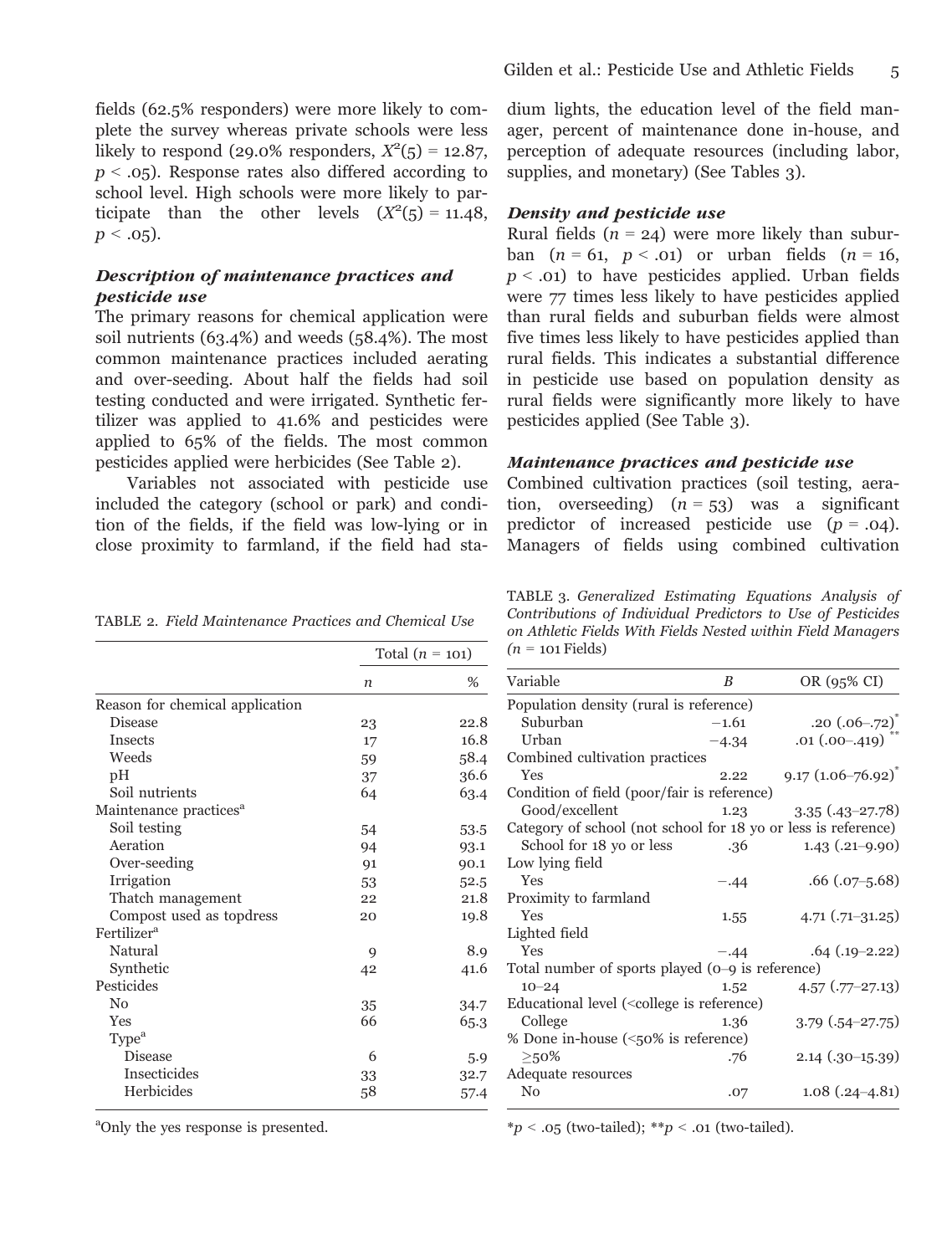practices were 9.17 times as likely as fields not receiving such practices to have pesticides applied. This is possibly an indication that the better monitoring and pesticide use both were related to a larger budget for, or more attention to, field maintenance (See Table 3).

The total number of sports played and proximity to farmland approached significance  $(p = .095$ and .109, respectively). As the number of sports played on the field increased and the closer to farmland the field was, the likelihood of applying pesticides increased.

A follow-up analysis was to enter combined cultivation practices and population density into one model to see if prediction of pesticide use improved. Population density predicted pesticide use (rural compared to urban and suburban  $p < .01$ ) and, although not significant by itself  $(p = .06)$ , combined cultivation practices improved prediction of pesticide use beyond the model that included only population density  $(X^2(1) = 12.583,$  $p < .01$ ) (See Table 4).

# **Discussion**

This study is the first to characterize and quantify the potential for pesticide exposure from application of pesticides to athletic fields. Specifically, this study furthers understanding of the factors associated with pesticide application on athletic fields.

This study found that pesticides were applied to 65% of fields; herbicides were applied to 57%

TABLE 4. Generalized Estimating Equations Analysis of the Contribution of Both Combined Cultivation Practices and Population Density to Pesticide Use with Fields Nested within Field Managers ( $n = 101$  Fields)

| OR (95% CI)<br>Variable<br><b>OICC</b><br>B<br>Population density (rural is reference)<br>$.018(.00-.17)$ <sup>**</sup><br>Urban<br>$-4.01$<br>$= 12.58$ ] <sup>**</sup><br>$.152$ $(.05-.51)$ <sup>**</sup><br>Suburban $-1.89$<br>Combined cultivation practices<br>$2.01$ $7.463$ (.92-62.50)<br>Yes |  |                  |
|---------------------------------------------------------------------------------------------------------------------------------------------------------------------------------------------------------------------------------------------------------------------------------------------------------|--|------------------|
|                                                                                                                                                                                                                                                                                                         |  | $X^2$ for Change |
|                                                                                                                                                                                                                                                                                                         |  |                  |
|                                                                                                                                                                                                                                                                                                         |  | 12.58 $[X^2(1)$  |
|                                                                                                                                                                                                                                                                                                         |  |                  |
|                                                                                                                                                                                                                                                                                                         |  |                  |
|                                                                                                                                                                                                                                                                                                         |  |                  |

\*\*p  $\le$  .01 (two-tailed).

QICC, corrected quasi likelihood under independence model criterion.

of those fields. The most commonly named herbicide was Roundup (glyphostate). Roundup is a general use postemergent herbicide used mainly for eliminating weeds in cracks on paved surfaces and around fences and structures so that personnel do not have to use weed-eaters. Although acute exposure to Roundup causes irritation of skin, mucous membranes, and respiratory system, chronic exposure is associated with errors in DNA transcription and higher rates of hyperactivity and attention deficit disorder. (Bolognesi et al., 2009; Marc et al., 2005, Garry et al., 2002). DNA is the basic building block of everything in the cell and interference with transcription could alter cellular structure and function and lead to dysfunction, disease, or death.

Given what is known about pesticides and their associated health risks, particularly for pregnant women and children combined with the results of this study, there is support for invoking the precautionary principle (ANA, 2003) regarding pesticide use on children's playing fields. The precautionary principle states "that if it is within one's power, there is an ethical imperative to prevent rather than merely treat disease, even in the face of scientific uncertainty." (p. 1)

In this study, population density and certain cultivation practices (soil testing, aeration, and over-seeding) predicted pesticide application. In rural areas pesticides were more likely to be applied. This could be related to the agricultural nature of rural areas and comfort with pesticide use. Also use of cultivation practices may have been related to budget available for both the maintenance of the fields and for chemical purchase.

There are several policy implications related to pesticide use on athletic fields. One such policy is to require an Integrated Pest Management (IPM) plan for all athletic fields. As defined by Beyond Pesticides, IPM "utilizes pest prevention and management strategies that exclude pests from school facilities through habitat modification, entry way closures, structural repairs, sanitation practices, natural organic management of playing fields and landscapes, other non-chemical, mechanical and biological methods, and the use of least-toxic pesticides only as a last resort" (Owens, 2009). An IPM program also includes a notification component, even if no pesticides are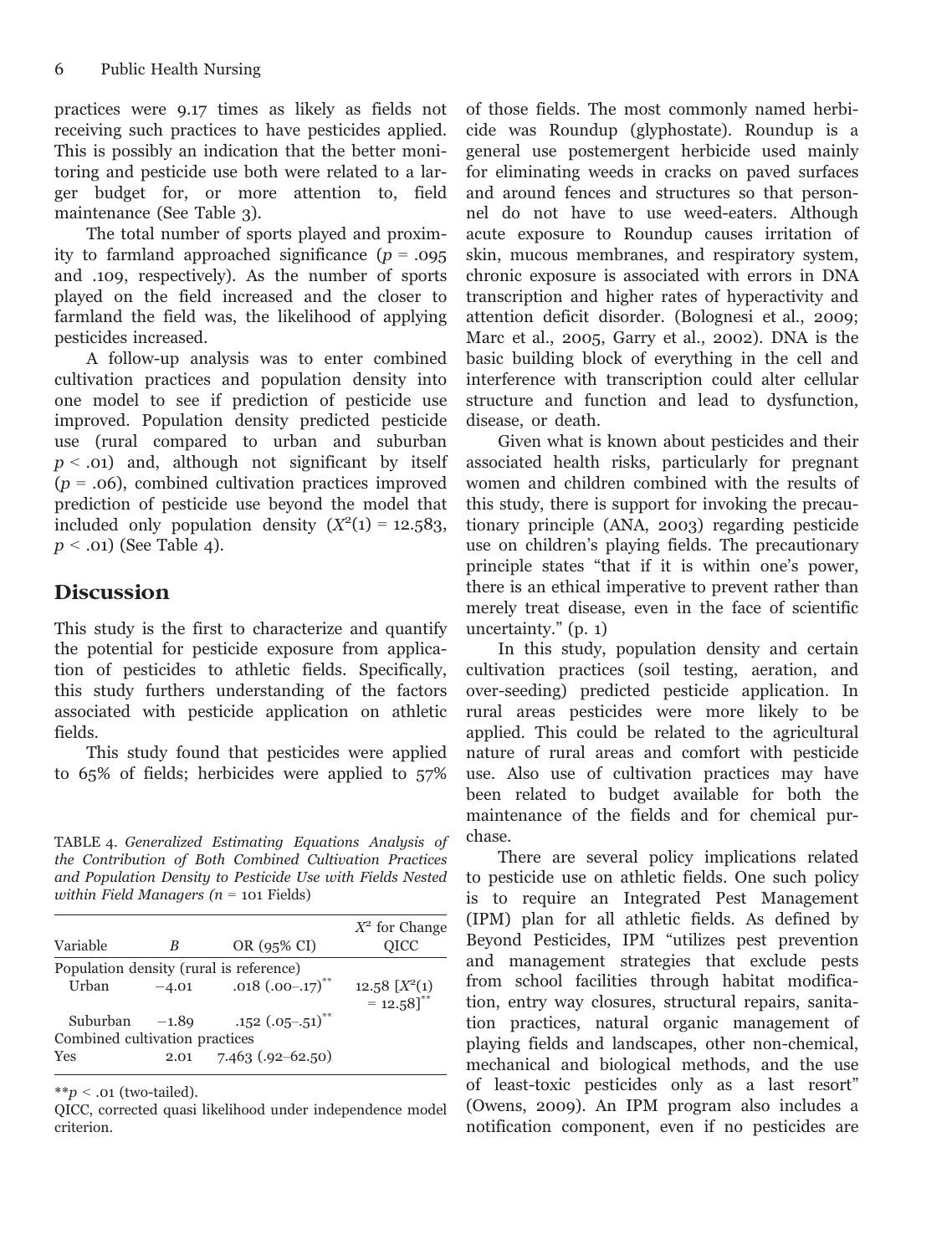used. (See Box 1 for an outline of steps for an outdoor IPM program).

| Box 1 Steps for an outdoor IPM program (US EPA, 2009) |
|-------------------------------------------------------|
| Detection and monitoring                              |
| Develop background on local pests                     |
| Gather background data on the site                    |
| Develop pest tolerance levels                         |
| Evaluate pest management practices                    |
| Management options                                    |
| Reduce stressful conditions to prevent infestations   |
| Maintain healthy soil                                 |
| Plant appropriate grass species                       |
| Reduce soil compaction                                |
| Raise mower height                                    |
| Careful irrigation                                    |
| Keep thatch to a minimum                              |
| Fertilize with restraint                              |
| Direct pest suppression                               |
| Physical                                              |
| <b>Biological</b>                                     |
| Chemical (using lowest toxicity option first)         |

In 2009, 35 states including Maryland had IPM policies for schools (Owens, 2009), but they were not uniform in their content or enforcement. Some only covered the building and not the grounds. These existing policies need to be enforced and extended to private and non-school-based playing and athletic fields. In MD, for example, there is no mention of athletic fields in the School IPM regulations from the MD Department of Agriculture.

Such changes in pesticide use policy have the potential to improve health of workers, athletes, and observers, thereby reducing health care costs and missed work and school days. Example of a national policy is School IPM 2015 (2009), which is a strategic plan to implement IPM programs in all school districts nationally by 2015. This policy has yet to be adopted.

Two potential models for non-school playing fields could be the Ontario (Canada) ban on "cosmetic" pesticides (Ministry of the Environment, 2009) or the Quebec (Canada) ban on lawn maintenance pesticides (Pesticide Management Code, 2003). Cosmetic pesticides are landscape chemicals used solely to improve appearance. Several US cities also have a policy that bans pesticide use on government properties like public parks and fields. Greenwich, CT (Blake, 2008) and Marblehead, MA (Goodman et al., 2005) are examples that can be used as models.

In addition to policy changes, changes in education and practice can increase the use of IPM and decrease pesticide use. An IPM education and training program for field managers could be implemented with follow-up evaluation to see if behavior change has occurred. School nurses can be vital in educating the stakeholders about IPM and advocating for its use in schools; public health nurses could do the same for nonschool fields.

The purpose of this study was to begin to understand the extent to which pesticides are used by assessing athletic field maintenance practices. Data were collected via phone interview or via email from 33 field managers reporting on 101 fields. The strengths of this study include a data collection tool that was administered over the phone or via email to meet the time constraints and convenience for the field managers. For the most part the responders were open to sharing information.

Some of the limitations were consistent with other descriptive studies. By nature of descriptive design and the small sample size, it is not possible to generalize findings beyond Central Maryland or to meet the assumptions necessary to establish causality. The significant differences between responders and non-responders in density, jurisdiction, category of field, and school level of school fields limits generalizability. Also the study was slightly underpowered as is evident from the wide confident intervals. Results that approached significance may prove statistically significant in a larger sample.

### Future research

Further research using this exposure assessment method can assist in documenting levels of pesticides children are exposed to and in creating policies regarding IPM and the amount of time to wait before using the fields. In this study, population density and combined cultivation practices were significant predictors of increased pesticide use. As a next step, the study area could be expanded beyond Central Maryland to see if the results remain the same. Another extension of this study would be to estimate actual exposures on the playing fields by assessing time spent on the field and using personal monitoring, such as air monitoring and urine samples.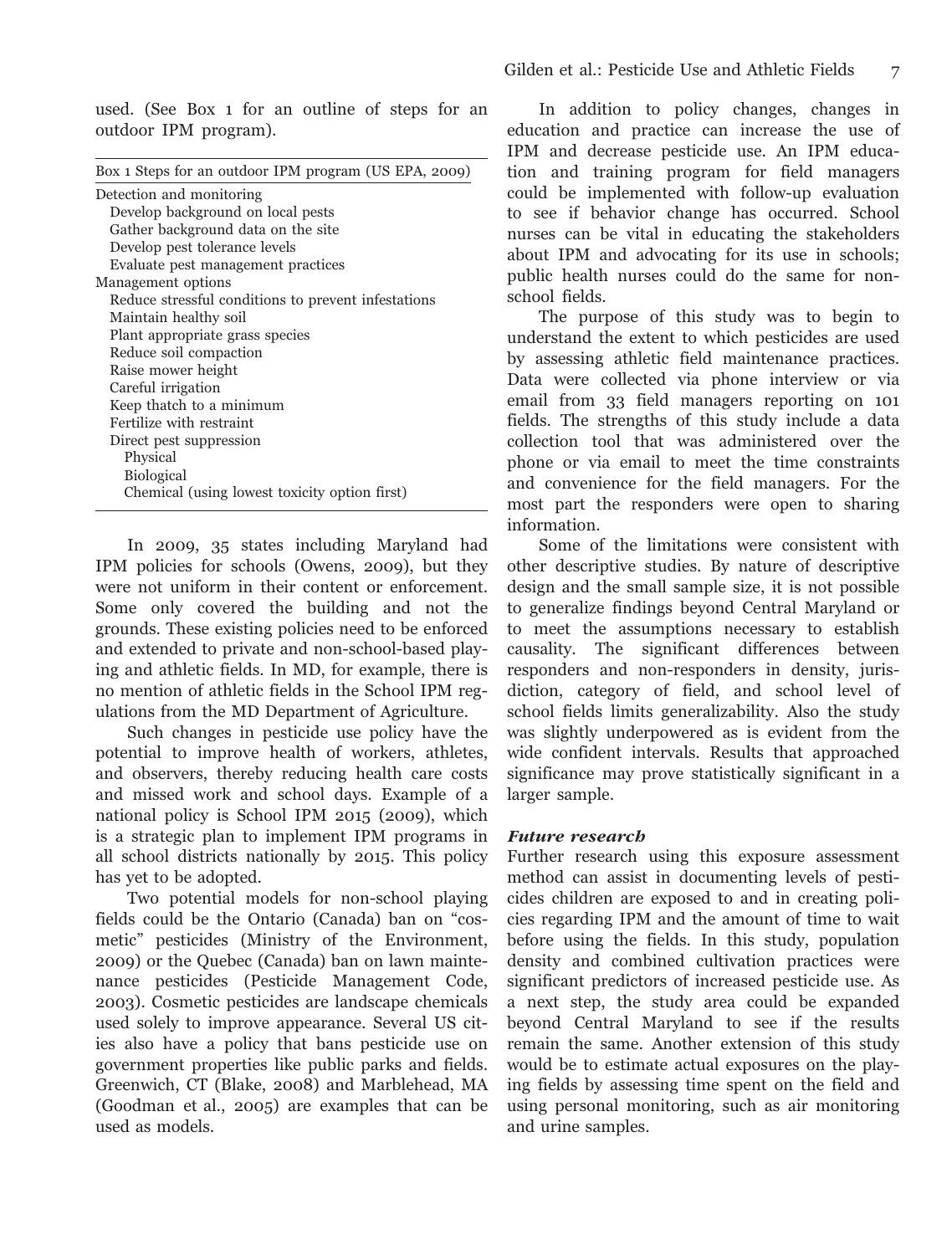### Implications for Nursing

Education. Nurses play a combined role in education and advocacy, both for individuals and for communities. Findings from this study can be used by school nurses and others to educate local government officials, field maintenance personnel and the general public on health effects related to pesticides and non-toxic management of lawns and playing fields. School nurses and public health nurses, can develop presentations and educational materials like flyers, brochures, and bulletin boards for schools, PTA's, field maintenance personnel and others.

Practice. As individuals, nurses can implement IPM programs in their homes and yards. Professionally, school nurses and public health nurses can investigate if there are environmental teams at the schools or in the community and if they are addressing the issue of pesticide use on athletic fields. Nurses could join or help form them and encourage working toward implementing IPM programs on playing fields and throughout the community. Also, as noted by Rudant and colleagues (Rudant et al., 2007), anticipatory guidance regarding avoiding hazardous pesticides, safer chemicals, and integrated pest management (IPM) are important for nurse midwives, obstetricians, pediatric nurse practitioners, and pediatricians.

Policy. There are a number of levels at which policies might be developed about pesticide use on playing fields – at the institutional, local government or federal level. School nurses, public health nurses, and nurses in citizen roles (coaches, parents) can advocate for policies through a variety of avenues. These include letters to the editor, press conferences, testimony at the state and federal level, and via state and national nursing organizations to pass resolutions (American Public Health Association, American Nurses Association, and State Nursing Associations).

This study was a first step in assessing another area of potential pesticide exposure for children related to athletic field maintenance practices, including the factors that were related to pesticide use. Findings from this study suggest the need for education and policy changes to protect users of the fields and for further research into exposures to pesticides on athletic fields.

# References

- American Nurses Association [ANA]. (2003). American Nurses Association adopts precautionary principle. Retrieved from http://www. nursingworld.org/MainMenuCategories/Occu pationalandEnvironmental/PrecautionaryApp roach.aspx
- Barr, D. B., Thomas, K., Curwin, B., Landsittel, D., Raymer, J., Lu, C., et al. (2006). Biomonitoring of exposure in farmworker studies. Environmental Health Perspectives, 114(6), 936–942.
- Beseler, C., Stallones, L., Hoppin, J. A., Alavanja, M. C., Blair, A., Keefe, T., et al. (2006). Depression and pesticide exposures in female spouses of licensed pesticide applicators in the agricultural health study cohort. Journal of Occupational and Environmental Medicine,  $48(10)$ , 1005-1013.
- Blake, M. (2008). Pesticide ban placed on town fields. Greenwich Time. Retrieved from http://www.greenwichtime.com
- Bolognesi, C., Carrasquilla, G., Volpi, S., Solomon, K. R., & Marshall, E. J. (2009). Biomonitoring of genotoxic risk in agricultural workers from five colombian regions: association to occupational exposure to glyphosate. Journal of Toxicology and Environmental Health, Part A, 72(15), 986-997.
- Butte, W., & Heinzow, B. (2002). Pollutants in house dust as indicators of indoor contamination. Review of Environmental Contaminants and Toxicology, 175, 1–46.
- Centers for Disease Control and Prevention. (2009). Fourth national report on human exposure to environmental chemicals. Washington, DC: Department of Health and Human Services. Retrieved from http://www.cdc.gov/exposurereport/pdf/FourthReport.pdf
- Clark, H. A., & Snedeker, S. M. (2005). Critical evaluation of the cancer risk of dibromochloropropane (DBCP). Journal of Environmental Science and Health – Part C: Environmental Carcinogenesis & Ecotoxicology Reviews, 23(2), 215–260.
- Colosio, C., Birindelli, S., Corsini, E., Galli, C. L., & Maroni, M. (2005). Low level exposure to chemicals and immune system. Toxicology and Applied Pharmacology, 207(Suppl. 2), 320–328.
- Cook, C. (2011). Email interviewing: generating data with a vulnerable population. Journal of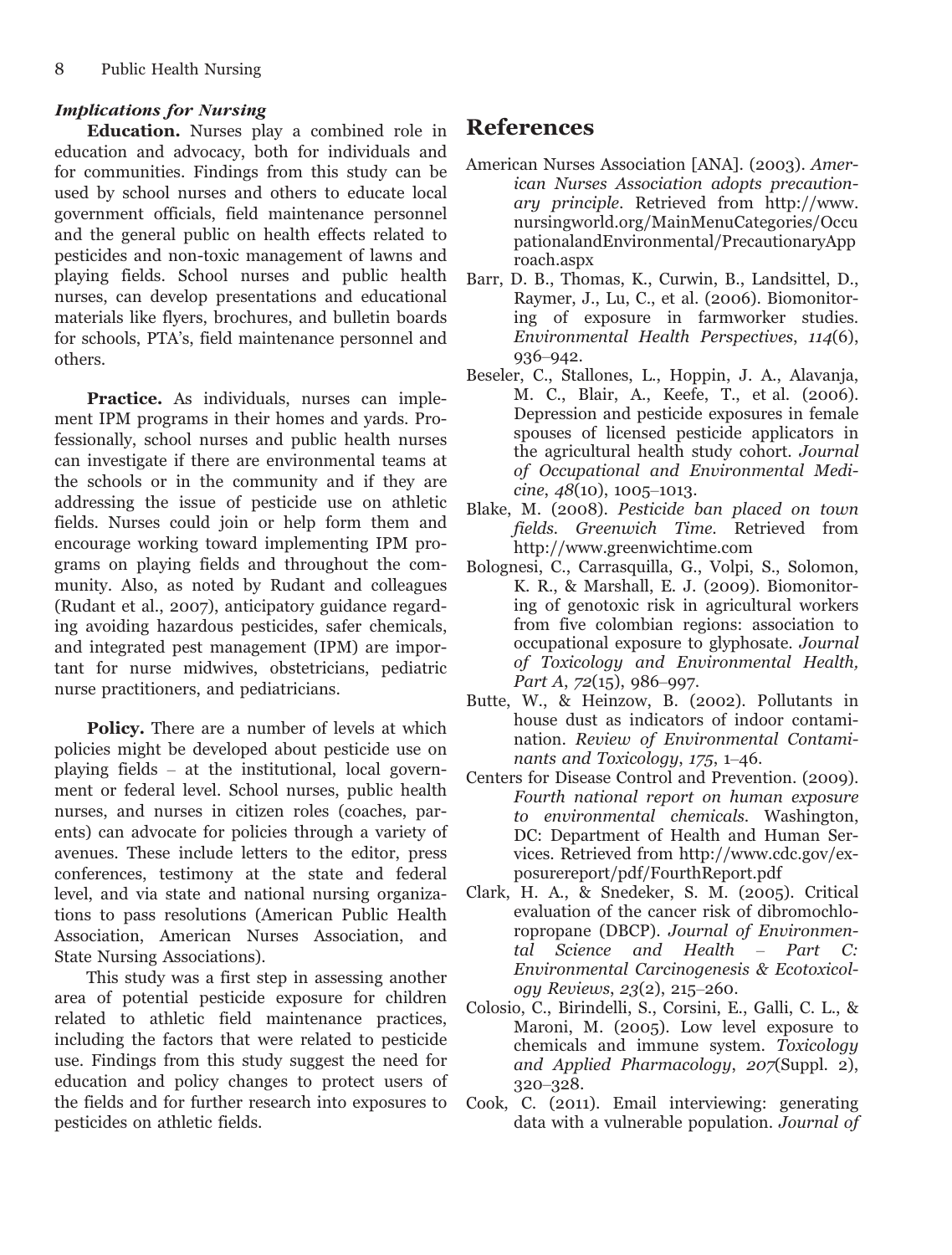Advanced Nursing, doi: 10.1111/j.1365-2648. 2011.05843. (Oct 17, Epub ahead of print).

- Coronado, G. D., Vigoren, E. M., Thompson, B., Griffith, W. C., & Faustman, E. M. (2006). Organophosphate pesticide exposure and work in pome fruit: evidence for the takehome pesticide pathway. Environmental Health Perspectives, 114(7), 999–1006.
- Curl, C. L., Fenske, R. A., Kissel, J. C., Shirai, J. H., Moate, T. F., Griffith, W., et al. (2002). Evaluation of take-home organophosphorus pesticide exposure among agricultural workers and their children. Environmental Health Perspectives, 110(12), A787–792.
- Damgaard, I. N., Skakkebaek, N. E., Toppari, J., Virtanen, H. E., Shen, H., Schramm, K. W., et al. (2006). Persistent pesticides in human breast milk and cryptorchidism. Environmental Health Perspectives, 114(7), 1133– 1138.
- Dharmani, C., & Jaga, K. (2005). Epidemiology of acute organophosphate poisoning in hospital emergency room patients. Reviews on Environmental Health, 20(3), 215–232.
- East, L., Jackson, D., O'Brien, L., & Peters, K. (2008). The benefits of computer-mediated communication in nursing research. Contemporary Nurse 30(1), 83–88.
- Eskenazi, B., Marks, A. R., Bradman, A., Harley, K., Barr, D. B., Johnson, C., et al. (2007). Organophosphate pesticide exposure and neurodevelopment in young Mexican-American children. Environmental Health Perspectives, 115(5), 792–798.
- Garry, V. F., Harkins, M. E., Erickson, L. L., Long-Simpson, L. K., Holland, S. E., & Burroughs, B. L. (2002). Birth defects, season of conception, and sex of children born to pesticide applicators living in the Red River Valley of Minnesota, USA. Environmental Health Perspectives, 3(Suppl. 110), 441–449.
- Goodman, C., Becker, D., & Hazlett, H. (2005). Organic pest management regulations. Town of Marblehead Board of Health. Retrieved from http://www.marblehead.org/ DocumentView.aspx?DID=292
- Handal, A. J., Lozoff, B., Breilh, J., & Harlow, S. D. (2007). Effect of community of residence on neurobehavioral development in infants and young children in a flower-growing region of Ecuador. Environmental Health Perspectives, 115(1), 128–133.
- Kofman, O., Berger, A., Massarwa, A., Friedman, A., & Jaffar, A. A. (2006). Motor inhibition

and learning impairments in school-aged children following exposure to organophosphate pesticides in infancy. Pediatric Research, 60(1), 88–92.

- Lee, W. J., Alavanja, M. C., Hoppin, J. A., Rusiecki, J. A., Kamel, F., Blair, A., et al. (2007). Mortality among pesticide applicators exposed to chlorpyrifos in the Agricultural Health Study. Environmental Health Perspectives, 115(4), 528–534.
- Lu, C., Barr, D. B., Pearson, M., Bartell, S., & Bravo, R. (2006). A longitudinal approach to assessing urban and suburban children's exposure to pyrethroid pesticides. Environmental Health Perspectives, 114(9), 1419–1423.
- Marc, J., Le Breton, M., Cormier, P., Morales, J., Belle, R., & Mulner-Lorillon, O. (2005). A glyphosate-based pesticide impinges on transcription. Toxicology and Applied Pharmacology, 203(1), 1–8.
- McNally, R. J., & Parker, L. (2006). Environmental factors and childhood acute leukemias and lymphomas. Leukemia & Lymphoma, 47(4), 583–598.
- Meeker, J. D., Barr, D. B., & Hauser, R. (2006). Thyroid hormones in relation to urinary metabolites of non-persistent insecticides in men of reproductive age. Reproductive Toxicology, 22(3), 437–442.
- Menegaux, F., Baruchel, A., Bertrand, Y., Lescoeur, B., Leverger, G., Nelken, B., et al. (2006). Household exposure to pesticides and risk of childhood acute leukaemia. Occupational and Environmental Medicine, 63(2), 131–134.
- Ministry of the Environment. (2009). Ontario's cosmetic pesticides ban. Retrievedfrom http:// news.ontario.ca/ene/en/2009/03/ontarios-cos metic-pesticides-ban.html
- Morgan, M. K., Sheldon, L. S., Croghan, C. W., Jones, P. A., Robertson, G. L., Chuang, J. C., et al. (2005). Exposures of preschool children to chlorpyrifos and its degradation product 3,5,6-trichloro-2-pyridinol in their everyday environments. Journal of Exposure Science and Environmental Epidemiology,  $15(4)$ , 297-309.
- National Center for Education Statistics. (2011). Identification of rural locales. Retrieved from http://nces.ed.gov/ccd/rural\_locales.asp, June 9, 2011.
- Norusis, M. (2008). Generalized estimating equations. In SPSS statistics 17.0 advanced statistical procedures companion. Chicago, IL: SPSS, Inc., pp. 279–290.